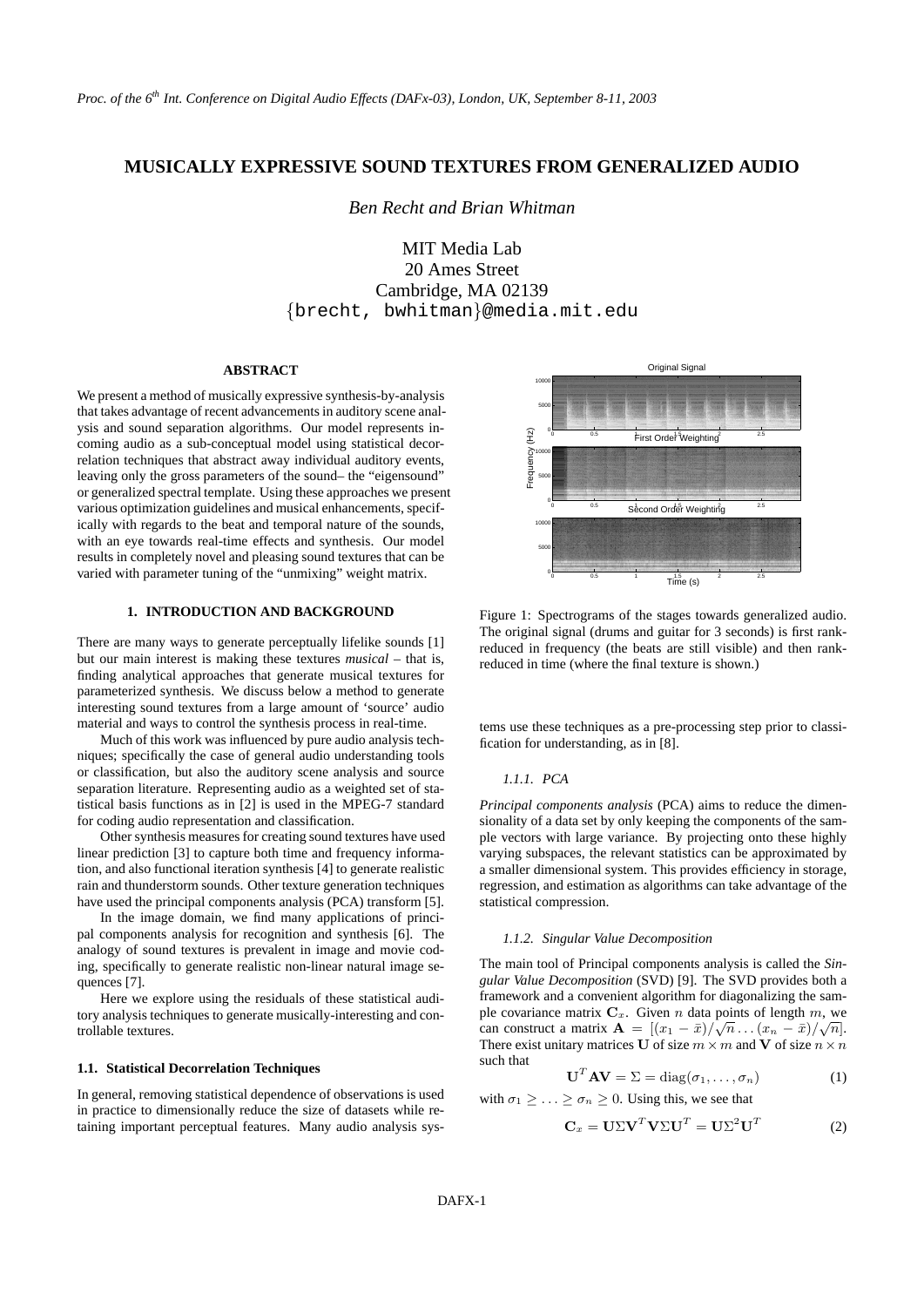

Figure 2: General overview of our synthesis by analysis system. Time domain audio is converted to the frequency domain and then rankreduced to a low number of frequency dimensions. Multiple short time chunks of these frequency fingerprints are then lined up and given to another PCA algorithm, which reduces dimensionality along the time axis. The end result is a spectral fingerprint representing "generalized audio," or the observational mean of the audio perception. This resultant data is invertible back to the time domain via inverting both the time and frequency PCA weight matrices. Enhancements to this process (described below) include adaptive dimensionality reduction (for a real-time effect implementation) and beat and tempo locking for synthesis of a generalized texture loop.

and thus computing the SVD of A is equivalent to diagonalizing the covariance matrix  $C_x$ . Furthermore, by computing the SVD, we find the appropriate scheme for dimensionally reducing the samples  $x_n$ . Writing  $\mathbf{U} = [u_1 \dots u_m]$ , we can take the first K singular values and construct the matrix

$$
\mathbf{W} = \text{diag}(1/\sigma_1, \dots 1/\sigma_K)[u_1, \dots, u_K]^T
$$
 (3)

Then the data  $\mathbf{W} x_k$  will be vectors of length K and each component of the vectors will be uncorrelated with variance 1.

# **2. APPROACH**

Our general approach is illustrated in Figure 2. We start with a source signal  $y(t)$  which is usually a few measures long. We first create a spectrogram and perform an initial complex-valued PCA (which creates the first weight matrix  $W_1$ ) on the spectra along the frequency domain, reducing the b bins of frequency resolution to a statistically-uncorrelated set of rank-reduced bins. This reduced spectra A is then cut up into uniform-length pieces, each of which are unrolled to a single vector and treated as a column of the new observation matrix M.

We find that best-sounding results on beat-oriented data are achieved when the observations are *registered*. Registration aligns the tempo and start point of each observation. Various techniques can be used to achieve registration, such as beat detection [10] or hand-alignment. We then compute another PCA on M, reducing the time resolution. (This creates our second-order weight matrix  $W_2$ .) The  $W_1$  and  $W_2$  saved are then used to resynthesize the reduced M back to a  $y_r(t)$ . The result of this process is shown in Figure 1. We note that the  $W_1$  step is not critically necessary in an offline process– it often colors the timbre, and if computational power and memory is available to store the entire rank of frequency rather than the reduced representation, the PCA on the frequency domain can be omitted.

# **3. MUSICAL IMPLEMENTATION**

We next describe the steps we take to make the generalized audio musical and useful as both an effect and a controllable synthesis technique.

# **3.1. Musical Parameters**

If we view this process as a source separation technique, the generalized audio created in the default case is better represented as the optimal mixing (given the constraints and parameters) of the

decorrelated spectral activity. To make an evolving musical texture expressive, we can modulate the mixing parameters of the generalized audio using a multi-controller mixer paradigm. Each 'optimal channel' controller affects the relative strength of one independent audio feature over the time period of the texture. There can be as many channel controls as there is rank in the  $W_1$  and  $W_2$ weight matrix. In a loop-based resynthesis situation, there can be envelopes placed on the weighting matrices of both frequency and time.

#### **3.2. Time and Beat Matching for Tempo-Locked Effects**

In an offline "model-building" situation we have found success with aligning each example sound to a common beat template. For example, given *n* source sounds (or *n* subdivisions of a single source sound) with heavy beat content, we choose a source beat clock sound  $n*$  through some heuristic manner (beat strength, periodicity, or complexity.) We choose a period length of this beat clock and all other sounds are then warped to this source using a dynamic time warping algorithm (DTW) [12] which uses the the magnitude of the PCA-down-weighted frequency as its examples and a gaussian cost function

$$
V(x_1, y_2) = e^{-\frac{(|x_1 - y_2|)^2}{\sigma^2}}, \sigma = 0.5
$$
 (4)

to find the best fitting path of an example sound  $n$  in the tempo space of n∗.

Using the above cost function, dynamic time warping finds an optimal warping path  $w(k)$  through FFT space by solving the dynamic program

$$
g_1(x_1, y_1) = V(x_1, y_1)w(1)
$$
  
\n
$$
g_k(x_k, y_k) = \min_{x_k, y_k} g_{k-1}(x_{k-1}, y_{k-1}) + V(x_k, y_k)w(k)
$$
\n(5)

Here  $x_k$  is a particular FFT frame of the example sound and  $y_k$  is a frame of the tempo master. The resulting series  $x_k$  is a time series for the playback of the frames of  $n$  so that they are tempo locked to n∗.

The result is a set of same-length examples of audio, all with roughly the same beat structure (as much as would be reflected in the spectral magnitudes.) We then iterate through each period length of n∗ in this manner for a user-specified amount of time, creating an evolving structure that retains the tempo information of n∗ but whose frequency and time envelopes are generalized from the other sound examples. This process is implemented in Eigenradio [11], an on-line art project that synthesizes a constant stream of generalized audio from multiple real-time radio sources. See Figure 3 for a diagram.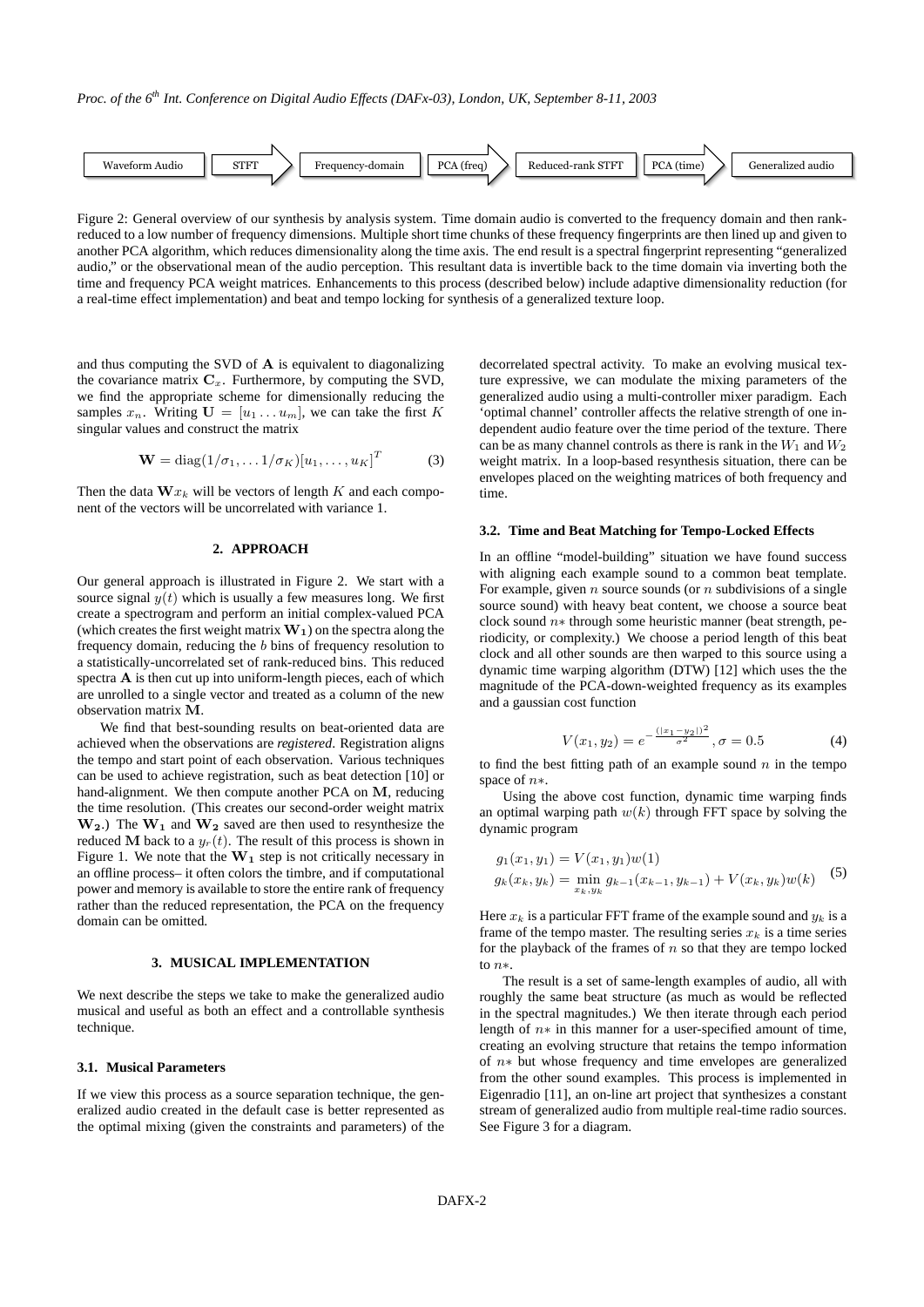*Proc. of the 6th Int. Conference on Digital Audio Effects (DAFx-03), London, UK, September 8-11, 2003*



Figure 3: Offline generalized audio synthesis process used in the Eigenradio<sup>[11]</sup> system to create a constant stream of sound texture from multiple real-time sources. Radio data from multiple stations is segmented into songs. The generalized audio process then creates the  $W_1$ (here the f by  $f_w$  matrix) and time stretches equally-sized periods of example songs to a common time base (obtained from a beat detection component) using a dynamic time warping algorithm (here labeled DTW) before creating the  $W_2$  (the  $t_n$  by  $t_w$  matrix) and resynthesizing a single song from the many examples.

#### **3.3. Considerations for a Real-Time Implementation**

We also consider work in two real-time scenarios– effect and synthesis. In the synthesis case, a model is trained offline of a long sample, broken into the necessary subdivisions. The regenerated audio from the model is looped as a single generalized subdivision (possibly beat-locked to the host's tempo.) In this case an offline DTW beat registration step is helpful to align time information in the loop.

The effect scenario uses adaptive methods of dimensionality reduction to synthesize generalized audio from real-time sources. We initialize randomly our  $W_1$  and  $W_2$  and buffer incoming audio into the chunk size necessary for the time envelope generalization. As the required amount of data comes into to the buffers, we update our weight models iteratively, which requires far less processing time than solving the system of equations at once.

There are several iterative update rules for computing an approximate PCA factorization. An attractive method is an adaptation of Seung and Lee's Non-negative Matrix Factorization algorithm [13] for general PCA. This algorithm finds a local minimizer of component-wise norm

$$
||V - WT|| \tag{6}
$$

where V is a given  $n \times m$  matrix and W and T are matrices of size  $n \times r$  and  $r \times m$  respectively. Such a factorization can be found using the update rules

$$
T_{kj}^{new} = T_{kj} \frac{(W^{\top}V)_{kj}}{(W^{\top}WT)_{kj}}
$$
  
\n
$$
W_{ik}^{new} = W_{ik} \frac{(VW^{\top})_{ik}}{(WTT^{\top})_{ik}}
$$
\n(7)

If the matrix  $V$  is positive, the iterative algorithm returns only positive  $W$  and  $T$  matrices. In our case,  $V$  is a general complex-valued spectrogram and we cannot restrict the  $W$  and  $T$  to be positive. Instead, the iterations returns a proxy for a rank reduced model of the frequency space  $W$  and time space  $T$  by forcing  $W$  and  $T$  to have the same component-wise norm. In real time, the matrix  $V$  will be constantly changing with the input stream and hence  $W$  and  $T$ will never settle to a final answer, but will be pulled to a general center of frequency/time down-weightings.



Figure 4: Mockup of real-time synthesis interface from a trained model. Users can adjust the weighting of the various time and frequency components from the source audio as the loop plays. MIDI control can LFO or apply envelopes to the parameters.

In both real-time effects models an interface allows the user to tweak the mixing parameters of the frequency and time resynthesis. In future implementations these parameters can be controlled by ADSR envelopes or LFOs for musical control locked to master tempo. See Figure 4 for a potential user interface to the real-time synthesis system.

# **4. CONCLUSIONS**

We presented a model of musical synthesis-by-analysis based on auditory scene and source separation research that allows for expressive generation of sound textures. We are currently extending our model to the real-time implementation and are investigating user interface solutions for controlling the mixing parameters of the resynthesized textures.

#### **5. ACKNOWLEDGMENTS**

Thanks to Youngmoo Kim for his helpful contributions and our anonymous reviewers for their insightful comments.